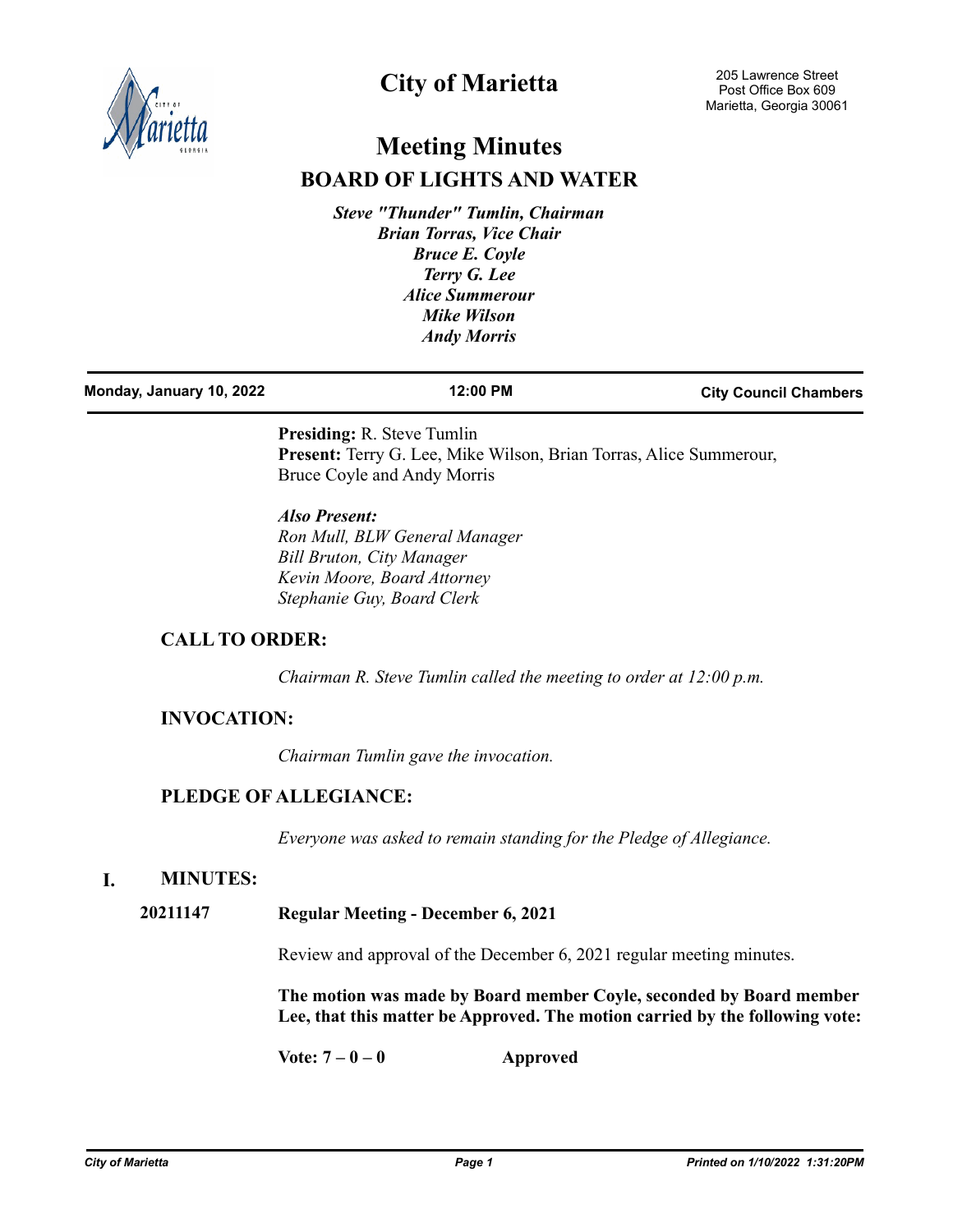#### **APPOINTMENTS/PRESENTATIONS: II.**

#### **SCHEDULED APPEARANCES: III.**

#### **BLW OPERATING DEPARTMENTS: IV.**

### **Customer Care:**

#### **Electrical:**

#### **20220012 Mutual Aid Update/ Kentucky Tornado**

Report on Marietta Power's storm restoration assistance provided to Bowling Green, Kentucky in the aftermath of recent devastating tornado.

#### **Reported**

### **Marketing:**

### **Information Technology (IT):**

#### **Water & Sewer:**

# **20211166 Water Main Easements/ Indian Trail Water System Project** Consideration for approval and compensation authorization for required easements for the Indian Trail Water System Improvements Projects. Motion to approve and compensation authorization for required easements for the Indian Trail Water System Improvements Projects. **The motion was made by Board member Coyle, seconded by Board member Lee, that this matter be Approved. The motion carried by the following vote: Vote: 7 – 0 – 0 Approved 20220018 Sewer Easement Encroachment/ 475 N. Cobb Parkway** Consideration for approval to grant a variance to BLW Policy & Procedure No. 5.11, Easement Encroachments, for the 475 N. Cobb Parkway business provided the property owner sign the standard Hold Harmless Agreement and a sewer easement document. *Motion to approve and grant a variance to BLW Policy & Procedure No. 5.11, Easement Encroachments, for the 475 N. Cobb Parkway business provided the property owner sign the standard Hold Harmless Agreement and a sewer*

*easement document.*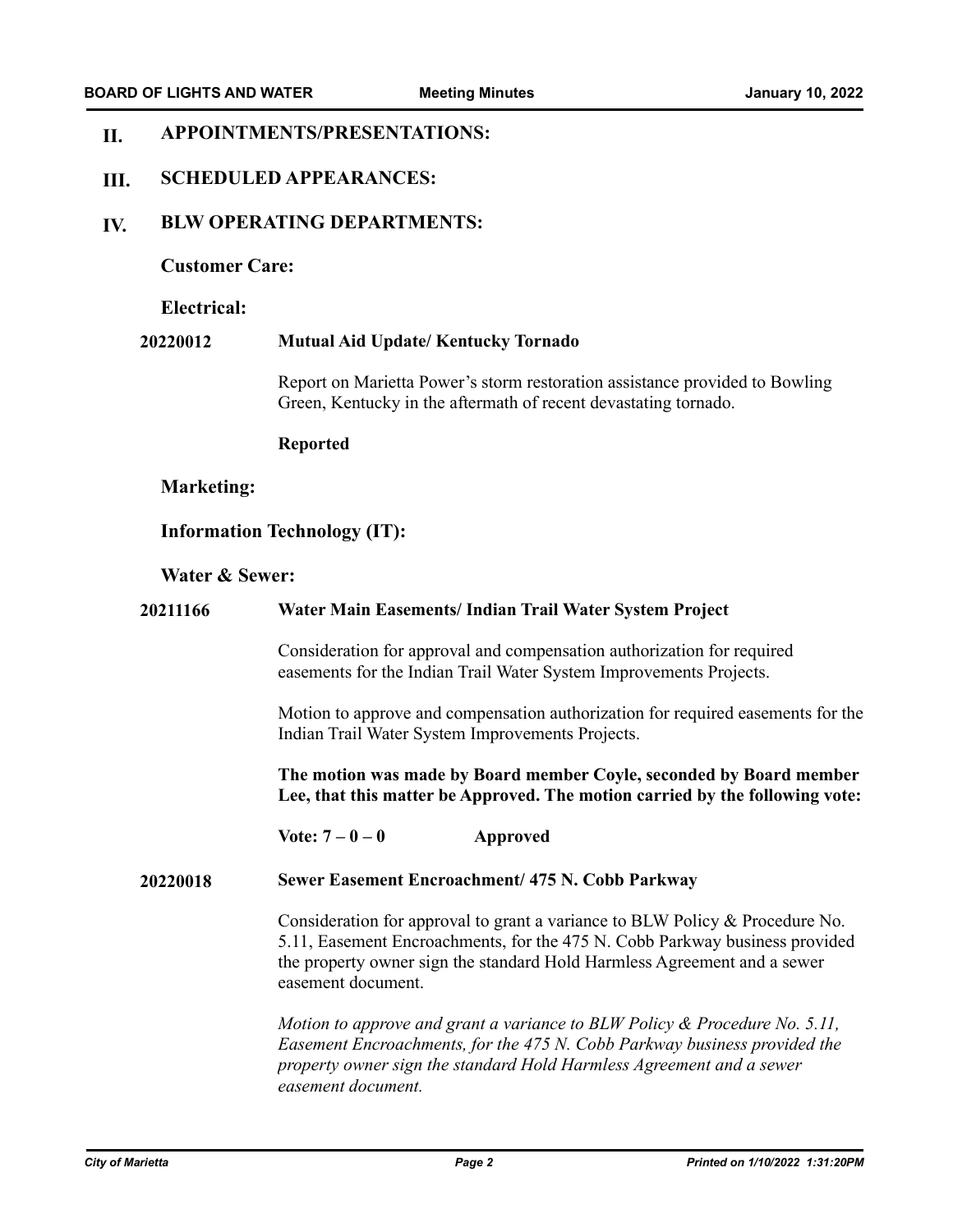**The motion was made by Board member Coyle, seconded by Board member Lee, that this matter be Approved. The motion carried by the following vote:**

**Vote: 7 – 0 – 0 Approved**

**20211148 Cobb County-Marietta Water Authority**

Monthly Cobb County-Marietta Water Authority report.

**Reported**

#### **CENTRALIZED SUPPORT: V.**

**Finance:**

### **20211143 BLW Finance**

Review of BLW Finance reports for December 2021.

**Reported**

### **VI. COMMITTEE REPORTS:**

### **20211149 Audit Committee**

Audit Committee Chair Mike Wilson to report on the January 10, 2022 committee meeting.

*Motion to receive and file the reviewed 2021 Audit Report.*

**The motion was made by Board member Torras, seconded by Board member Coyle, that this matter be Approved. The motion carried by the following vote:**

**Vote: 6 – 0 – 1 Approved** Abstaining: Terry G. Lee

### **VII. CHAIRPERSON'S REPORT:**

#### **2022 Board Vice Chair 20211150**

Election of 2022 Vice Chairperson of the Marietta Board of Lights and Water.

Motion to elect Alice Summerour as the 2022 Vice Chairperson.

**The motion was made by Board member Lee, seconded by Board member Wilson, that this matter be Approved. The motion carried by the following vote:**

 $\text{Vote: } 6 - 0 - 1$  Approved Abstaining: Alice Summerour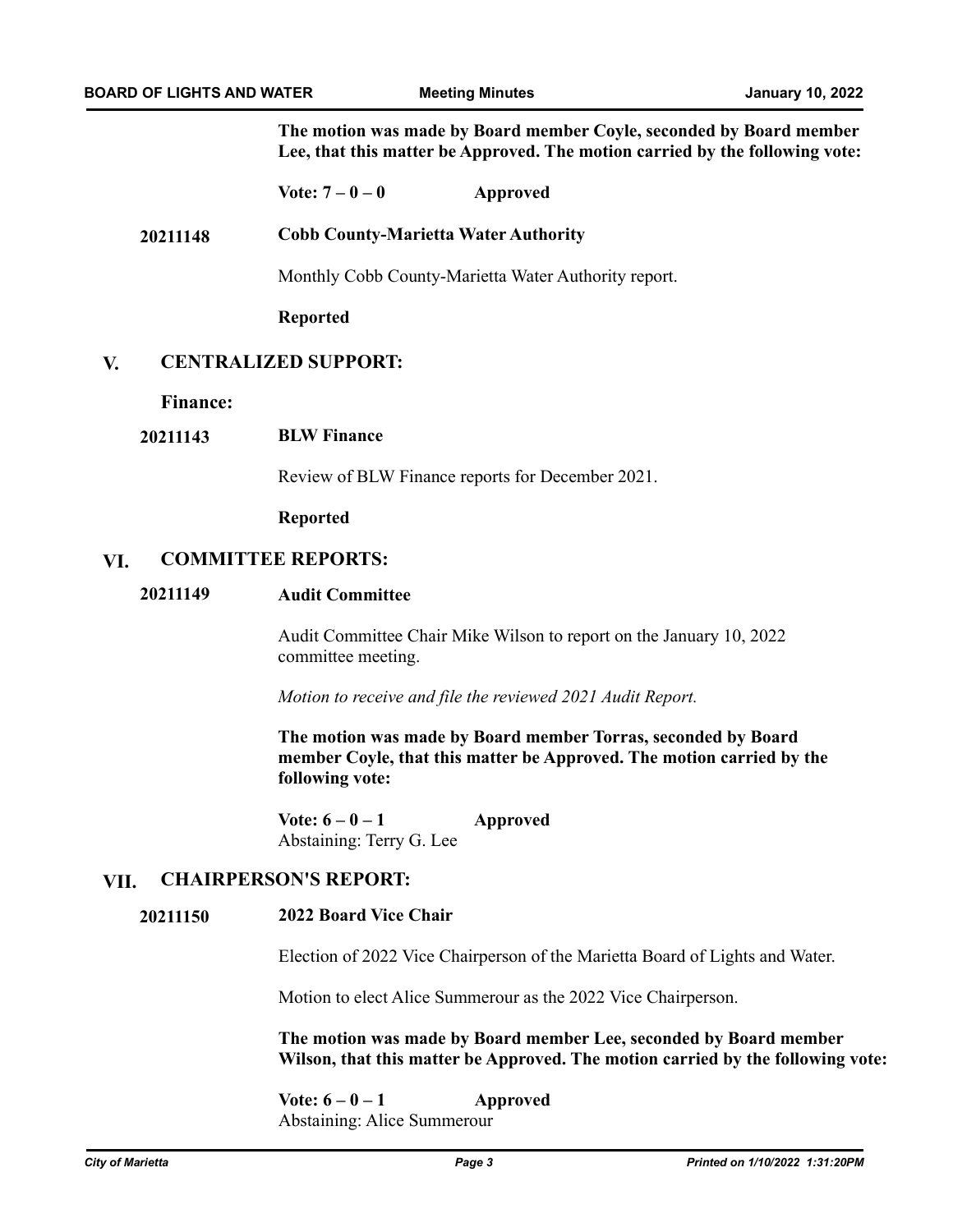| 20211151                                  | <b>2022 Board Committee Assignments</b>                                                                                                                                                                                                                                                                                                                                                                                                                             |  |
|-------------------------------------------|---------------------------------------------------------------------------------------------------------------------------------------------------------------------------------------------------------------------------------------------------------------------------------------------------------------------------------------------------------------------------------------------------------------------------------------------------------------------|--|
|                                           | Board Committee Assignments for 2022.                                                                                                                                                                                                                                                                                                                                                                                                                               |  |
|                                           | <b>Discussed</b>                                                                                                                                                                                                                                                                                                                                                                                                                                                    |  |
| 20211152                                  | <b>MEAG Business Report</b>                                                                                                                                                                                                                                                                                                                                                                                                                                         |  |
|                                           | There was no Municipal Electric Authority of Georgia (MEAG) regular Board<br>meeting during the month of December 2021.                                                                                                                                                                                                                                                                                                                                             |  |
|                                           | <b>Reported</b>                                                                                                                                                                                                                                                                                                                                                                                                                                                     |  |
| 20220035                                  | <b>Natural Gas</b>                                                                                                                                                                                                                                                                                                                                                                                                                                                  |  |
|                                           | Motion to appoint an Ad hoc Committee to do due diligence to consider<br>becoming a natural gas marketer. Ad hoc Committee members will be Chairman<br>Steve Tumlin, Terry Lee, Alice Summerour and Bruce Coyle.                                                                                                                                                                                                                                                    |  |
|                                           | The motion was made by Board member Morris, seconded by Board<br>member Torras, that this matter be Approved. The motion carried by the<br>following vote:                                                                                                                                                                                                                                                                                                          |  |
|                                           | Vote: $7 - 0 - 0$<br><b>Approved</b>                                                                                                                                                                                                                                                                                                                                                                                                                                |  |
| <b>GENERAL MANAGER'S REPORT:</b><br>VIII. |                                                                                                                                                                                                                                                                                                                                                                                                                                                                     |  |
| 20211153                                  | <b>BLW Board Strategic Business Plan 2021/ Objective 4A</b>                                                                                                                                                                                                                                                                                                                                                                                                         |  |
|                                           | Deliverable for BLW Board Strategic Business Plan 2021, Objective 4A: The<br>Board will annually review and evaluate written policies governing its financial<br>management. These policies cover such areas as: Revenue requirements, Reserves,<br>Debt, Rates, and charges for services. Board members will have a month to review<br>the policies and make any recommended edits to the General Manager Ron Mull<br>prior to the February 7, 2022 Board meeting. |  |
|                                           | The Board was asked to review the Strategic Business Plan policies for discussion<br>at the next Board meeting.                                                                                                                                                                                                                                                                                                                                                     |  |
| 20211154                                  | <b>Board Strategic Business Plan 2022</b>                                                                                                                                                                                                                                                                                                                                                                                                                           |  |

Review of the proposed Board Strategic Business Plan for 2022. Board members will have a month to review the plan and make any recommended edits to the General Manager Ron Mull prior to the February 7, 2022 Board meeting.

*The Board was asked to review the Strategic Business Plan for discussion at the next Board meeting.*